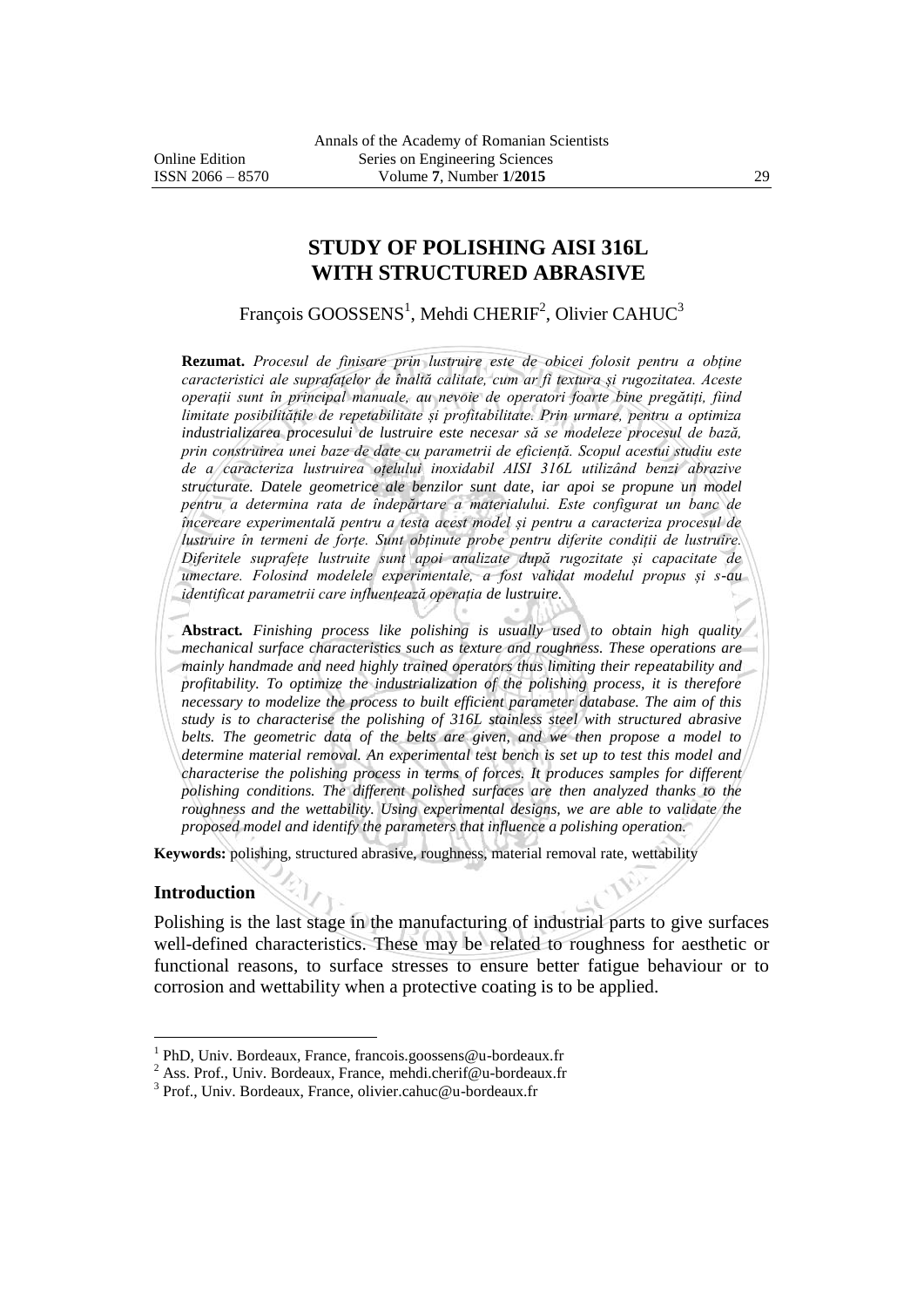This process differs from other material removal processes as the thrust force exerted by the abrasive grains on the polished surface has to be controlled. Other factors can intervene, such as the morphology of the surface to be polished and the aggressiveness of the abrasive grains, which can change in the course of the polishing cycle. These operations must therefore be carried out by experienced operators in order to meet the most stringent level of requirements for the polished parts.

To derive the maximum from abrasive tools in terms of quality, productivity and repeatability, it is necessary first to identify and control the parameters that govern the polishing process and the operating range of each one.

Here we describe a study carried out to provide this information for structured abrasive belts polishing a 316L stainless steel. We give the geometric characteristics of the abrasive belts used in the experiment and propose a model to characterise the material removal rate. Next, we describe the equipment set up to test this model and provide data to characterise the polishing process in terms of stress, roughness and wettability of the polished surface.

# **State of the art for the study of abrasive polishing**

Studies to date can be divided into three categories according to their scale. At microscopic level, E. Felder and F. Klocke have studied the action of an indenter on the material [1], [2]. They demonstrate the different metal cutting/pickup mechanisms. The macroscopic approach, the second level of study, considers the overall effect of an abrasive tool on a portion of material. Finally, some authors consider the polishing operation as a whole. X. Pessoles defined the trajectory to be applied to the abrasive tool in order to obtain similar results to those produced by skilled workers [3]. F. Nagata studied mould polishing using a polyarticulated robot [4]. They show that it is vital to use a trajectory-stress combination to finish skew surfaces successfully.

To date, the models that best characterise polishing at macroscopic level are empirical models. The model by F.W. Preston is the one most often used to deal with the issue of material removal [5]. C. Wang [6], J. Luo [7] and A. Guiot [8] have attempted to complete this model for certain polishing processes and these models provide useful data for designing a polishing process. V. Lacharnay defined the operating procedure to achieve a mirror finish quality using rotating discs [9].

Here, we intend to validate Preston's model for polishing 316L stainless steel parts with structured abrasive belts and to characterise this process in terms of roughness and wettability of the polished surfaces.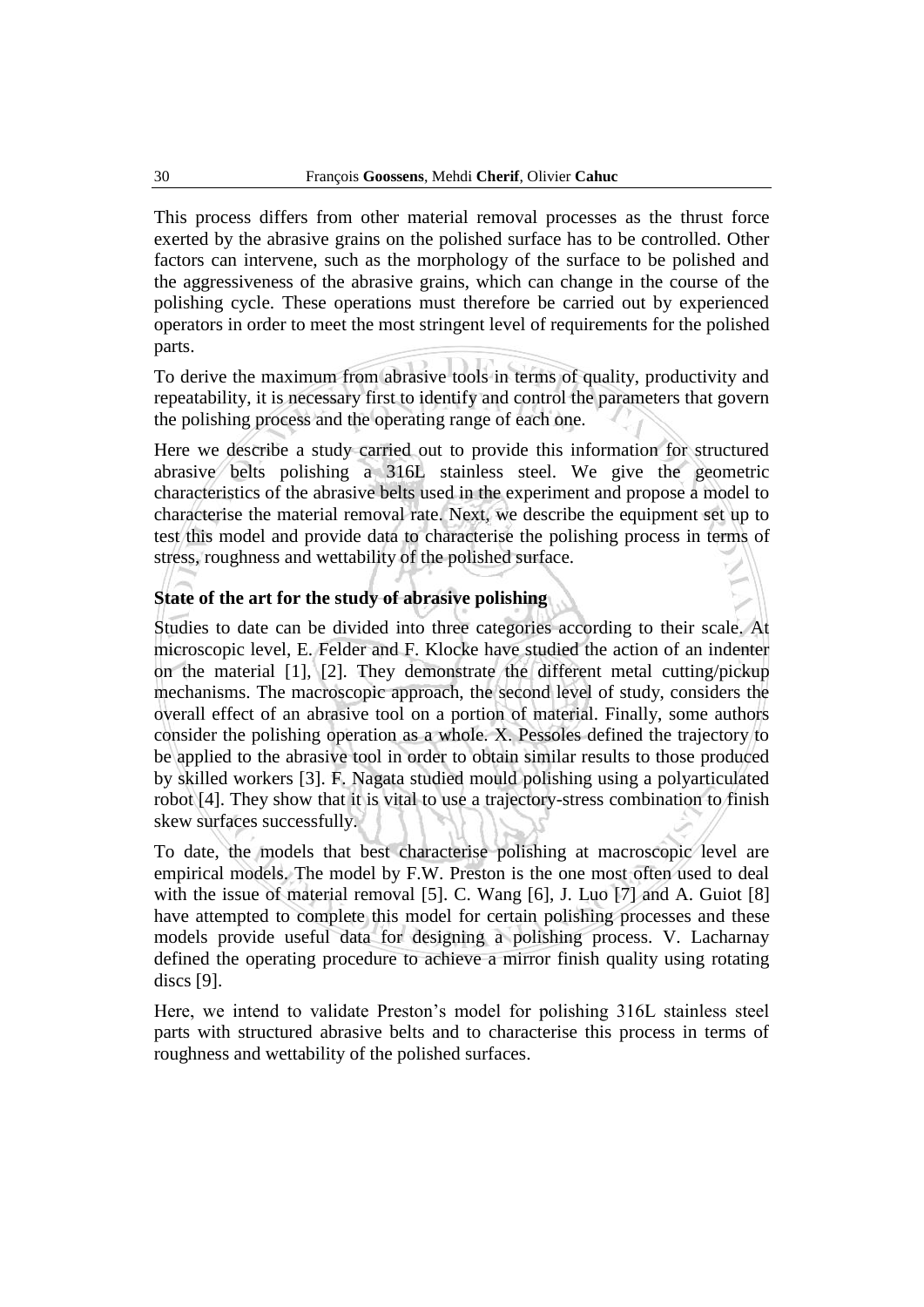#### **Characterisation of the abrasive belts**

The abrasive belts used in our study (reference TRIZACT 307EA, 3M) are structured abrasives. The aluminium oxide abrasive grains are arranged in the form of pyramids, with a synthetic resin ensuring cohesion between grains and the bond with the flexible cloth belt (see Figure 1).



The grain sizes selected for our study cover the range offered by the manufacturer. They are given in Table 1.  $\sum_{i=1}^{n}$ 

| 3M Reference | <b>FEPA Classification</b> | Average grain size<br>according to FEPA |
|--------------|----------------------------|-----------------------------------------|
| A100         | P <sub>180</sub>           | $82 \mu m$                              |
| A30          | P800                       | $21.8 \mu m$                            |
| A6           | P <sub>2500</sub>          | $8.4 \mu m$                             |

The geometric characterisation of the belts is obtained by digitising the surface of the pyramids using a 3D ALTISURF 500 roughness meter with a conical 60° point. In order to take into account any variation in the dimension of the pyramids, each reading relates to an alignment of 10 pyramids. From each reading the profile of the pyramids is extracted in the plane normal to the belt and over their apex. Figure 2.a shows the profile of an alignment of grade A100 pyramids as new and then at two stages of wear of the abrasive belt.



Fig. 2. Geometric characteristics of abrasive pyramids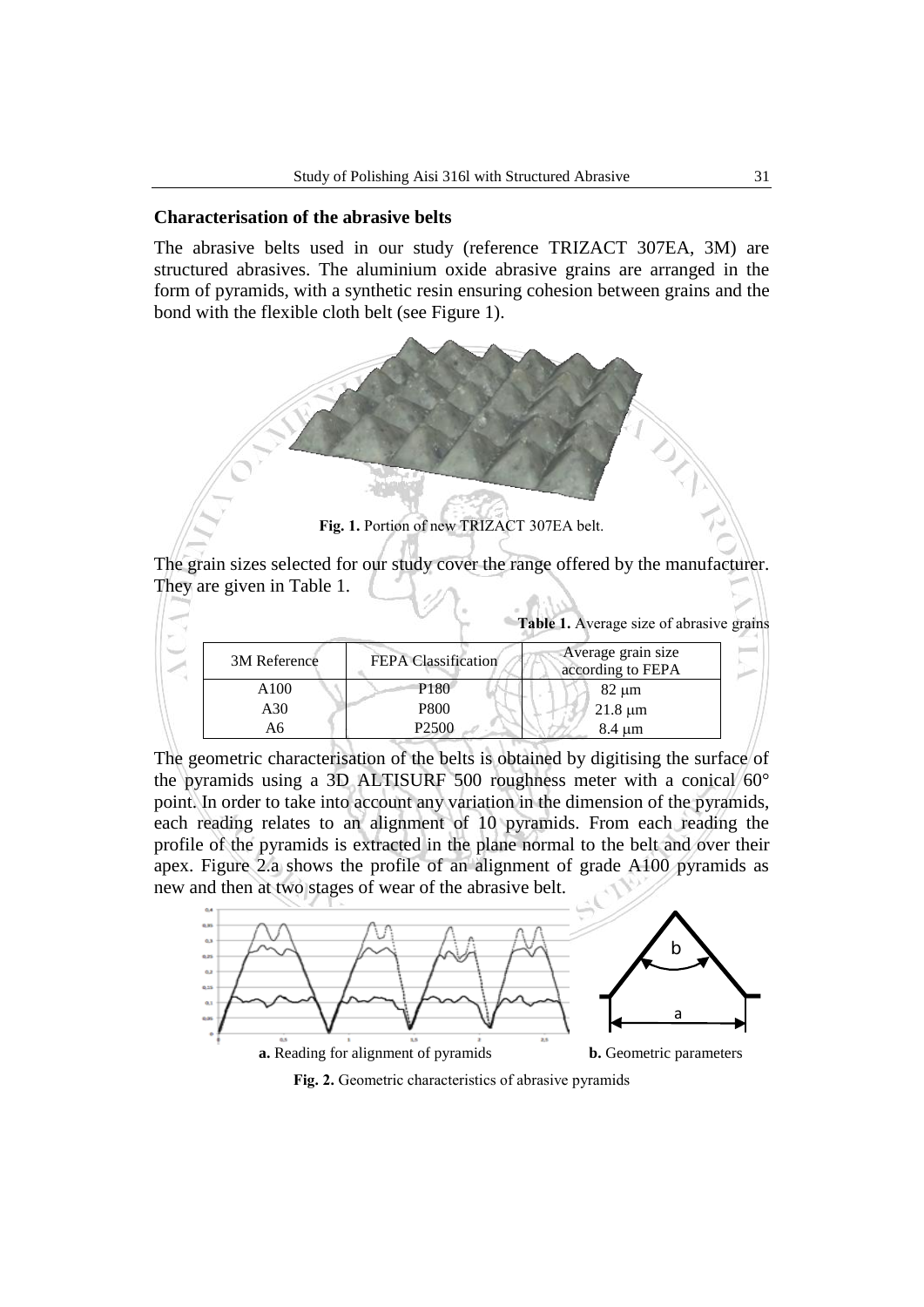Figure 2.b shows the geometric parameters of a pyramid: the width of the base (*a*) and the angle at the apex  $(\beta)$ . Table 2 gives the dimensions for the abrasive belts studied and their standard deviation, values for each belt reference derive from 100 pyramids: 10 alignments of 10 pyramids sampled from different belts.

Other parameters such as the concentration of grains, mechanical resistance and the adhesive strength of the synthetic resins also come into play when defining the process. However, these data are not usually provided by manufacturers and are rather difficult to determine experimentally.

| unit   | A100  | A30   | A6    |
|--------|-------|-------|-------|
| mm     | 0.638 | 0.483 | 0.499 |
| mm     | 0.077 | 0.070 | 0.054 |
| degree | 75.68 | 78.82 | 75.90 |
| degree | 6.96  | 1149  | 5.53  |
|        |       |       |       |

**Table 2.** Width and angle at the apex of the pyramids and standard deviation.

# **Study model**

Using the model most often referred to in publications on abrasive machining, we put in the equations that govern material removal. From these we obtain valuable theoretical information for the designers of polishing processes based on the technology of structured abrasives.

Our study is based on Preston's model (equation 1). This defines the speed of indentation by the abrasive tool in the polished material (d*z*/d*t*). This speed is the product of a constant (*Cp*) specific to the polished material, the nature and size of the grains and the characteristics of the binder, and the pressure (*p*) exerted by the abrasive grains on the polished surface and the feed speed of the grains (*V*).

$$
\frac{dz}{dt} = C_p \cdot p \cdot V \qquad (2)
$$

Taking into account the relative movement of the abrasive grains as they sweep a surface (S<sub>projected</sub>), if pressure (p) is exerted at any point on the apex of the pyramid (*S*contact) by the abrasive grains of which it is composed (see Fig. 3a), then the larger the abrasive-material contact area, the more material will be removed. To take account of changes in the geometry of the abrasives used according to the wear, an evolution of the Preston's model is given in equation (2).

$$
\frac{dz}{dt} = \frac{S_{contact}}{S_{projected}} \cdot C_p \cdot p \cdot V \tag{3}
$$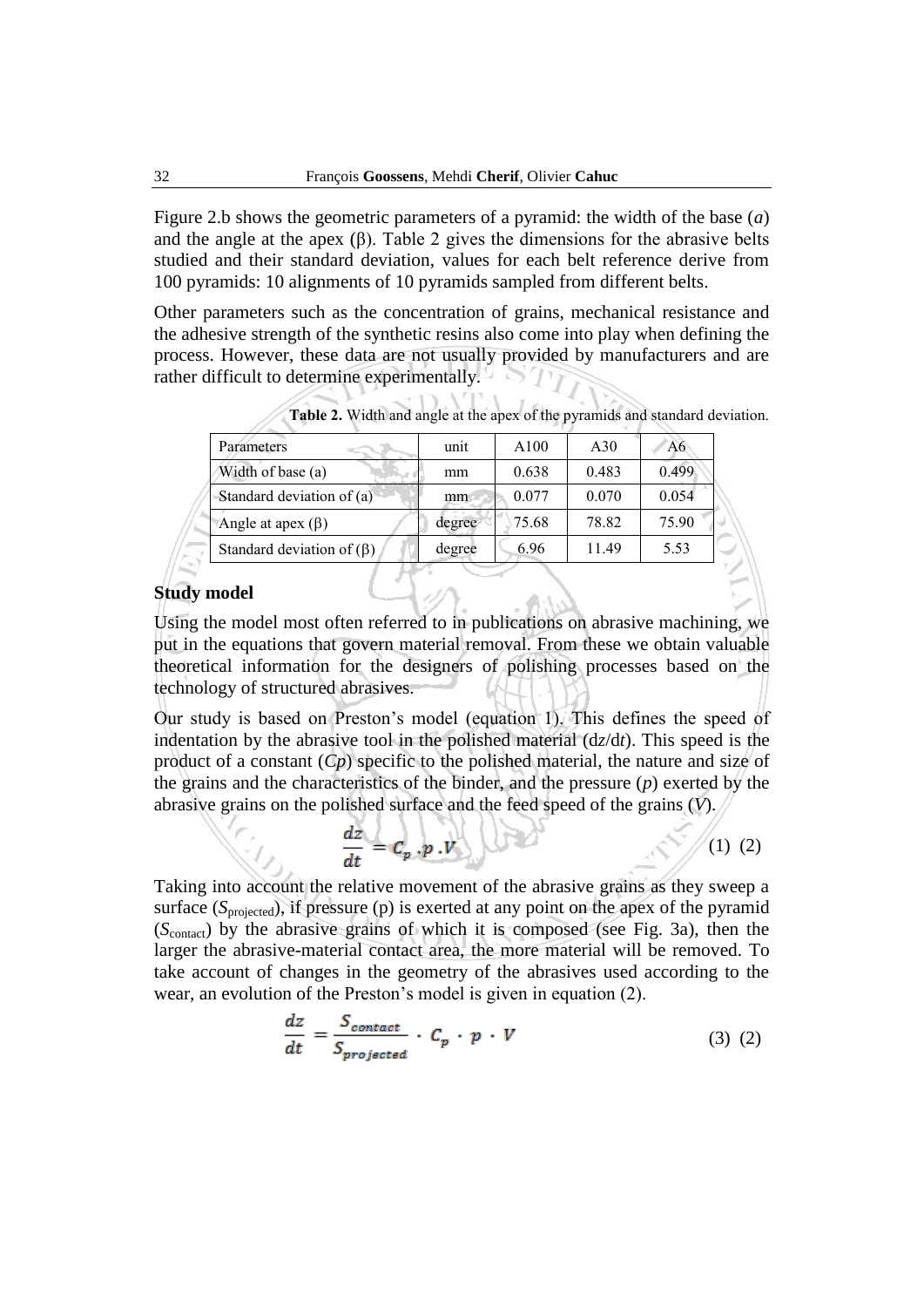Considering the geometry of the pyramids when in use, as shown in Fig. 3b, the surface ratio is expressed in equation (3).

$$
\frac{S_{contact}}{S_{projected}} = \left(\frac{x}{a}\right)^2 = \left(\frac{h-z}{h}\right)^2 = (1-k)^2\tag{4}
$$

where k represents the rate of wear of the pyramids. The pyramids are new when  $k=1$ , and fully worn when  $k=0$ . Equation (2) then becomes:

$$
\frac{dz}{dt} = (1 - k)^2 \cdot C_p \cdot p \cdot V \quad (5) \tag{5}
$$

From this, the material removal rate can be expressed:

$$
\frac{dv}{dt} = S_{projected} \cdot \frac{dz}{dt} = S_{projected} \cdot (1 - k)^2 \cdot C_p \cdot p \cdot V \tag{6}
$$

Pressure (p) derives from the thrust force  $(Fz)$  applied to a pad with a constant cross-section pressing the abrasive grains downwards onto the material to be polished. Here too the ratio of the area of the pad to the area of the pyramid apices in contact with the part to be polished must be taken into account.

$$
p = \frac{F_z}{S_{contact}} = \frac{F_z}{S_{projected} \cdot (1 - k)^2}
$$
 (7) (6)

When the thrust force is constant, the pressure exerted at the apex of the pyramids decreases as the contact surface of the abrasives increases due to the effect of wear. The material removal rate can then be expressed as

$$
\frac{dv}{dt} = C_p \cdot F_z \cdot V \quad (3)
$$

and the indentation speed of the abrasive belt in the material can also be written:

$$
\frac{dz}{dt} = C_p \cdot \frac{F_z \cdot V}{S_{projected}}
$$
 (8)

In the context of our study, designing a polishing process consists mainly of defining: the thrust force to be exerted by a polisher with a pad that has a constant cross-section and a feed speed for the belt. When these are determined, material removal is constant in theory, whatever the degree of wear on the structured abrasive belts.

Based on Preston's model, for pyramid-shaped structured abrasive belts we put in place models defining the forward speed of the polisher across the material and the material removal rate. We show that the material removal rate does not vary throughout the life cycle of the belts we studied, when the parameters of the process remain fixed. We shall see later to what extent this model is verified.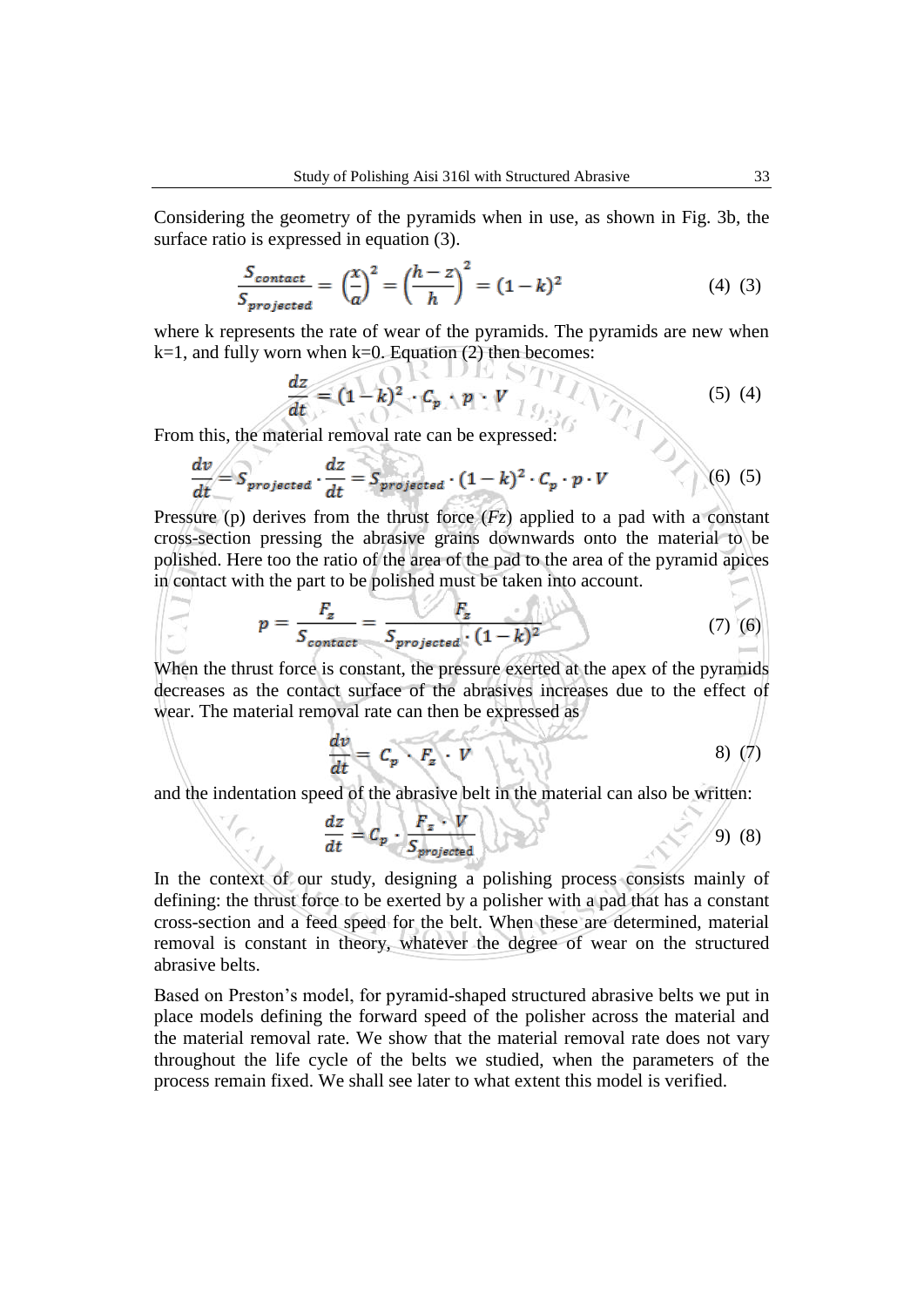#### **Experimental system**

An experimental approach is used to characterise the polishing process of the pyramid abrasive belts. The aim is to characterise: the material removal rate, the tangential cutting coefficient, the ratio of the polishing force borne by the polished surface  $(Fx)$  to the thrust force  $(Fz)$  applied perpendicular to the polished surface (see Figure 4.a), the roughness and the wettability of the polished surface. We devised a test bench to measure the thrust force  $(Fz)$ , the tangential stress  $(Fx)$ , the feed speed of the abrasive grains (*V*) in the course of a polishing operation and the position of the polisher which remained normal to the material.



Figure 4.b shows the layout of the polishing bench. It consists of a pneumatic abrasive belt polisher (reference DINABRADE 14200 – speed without load  $= 30$  m/s – belt width  $= 25.4$  mm – belt length  $= 457$  mm).

To ensure that the polisher covers the sample correctly (maximum dimensions:  $40 \times 70 \times 2$  mm), it is guided in translation by sleeve bearings mounted on two rigid columns. The thrust force is obtained by a cable attached to a weight suspended in mid-air. The forces applied to the sample by the polisher are measured with a six-component dynamometric sensor. The feed rate of the belt is controlled by a flow regulator with a cone-point set screw. It is measured using an inductive sensor combined with a metal pad placed on the roller ahead of the polisher.

Lastly, the position of the polisher in relation to the sample is measured with an LVDT sensor. On the Figure 5, the normal polishing force  $(Fz)$ , the tangential polishing force (*Fx*), the tangential polishing coefficient (*f*) and the linear speed of the abrasive (*V*) are presented.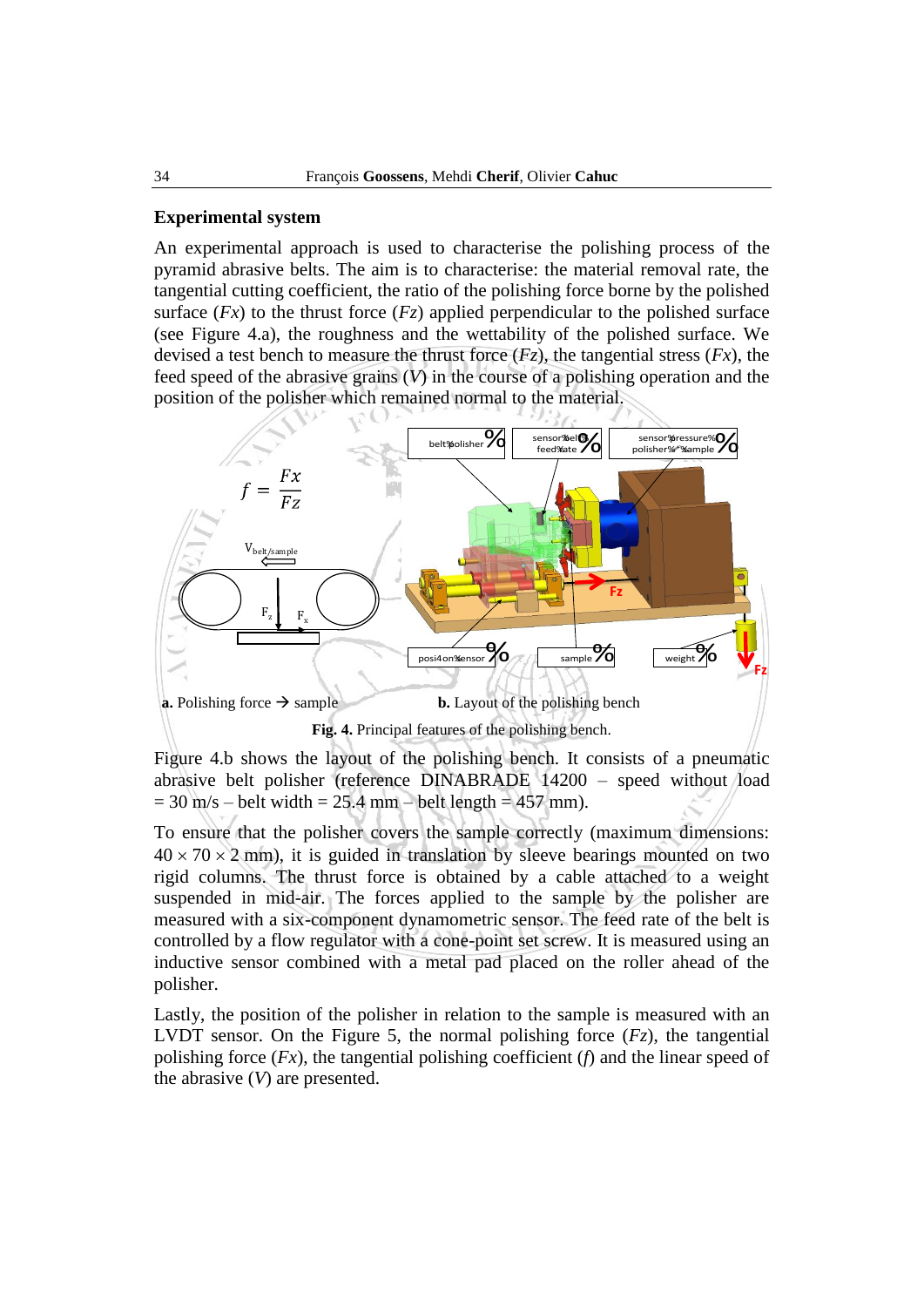

### **Characterisation of the performance of the abrasive belts**

# **6.1. Design of experiments**

An factorial design of experiments (DOE) is proposed to determine material removal (dz/dt), the tangential cutting coefficient (f) and roughness (Ra) for polishing operations with grade A100, A30 and A6 belts.

The input parameters and their boundaries are given in Table 3. These boundaries of DOE are defined from preliminary tests and test bench limits.

| Table 3. Input parameters of the experimental design |  |  |  |
|------------------------------------------------------|--|--|--|
|------------------------------------------------------|--|--|--|

x

| Parameters        | Symbol | Unit              | Min. boundary | Max. boundary |
|-------------------|--------|-------------------|---------------|---------------|
| Abrasion pressure |        | N/cm <sup>2</sup> |               | 20            |
| Speed             |        | m/s               |               | 25            |
| Wear rate         | k      |                   |               | 0.7           |
|                   |        |                   |               |               |

# **6.2. Polisher indentation speed**

These tests will help to identify influent parameters on material consumption (d*z*/d*t*) and will be compared to the modified Preston's model results. Figure 6.a shows the average indentation speed (d*z*/d*t*) for the three types of belt considered. The productivity of a polishing operation is closely linked with the size of the grains, with a ratio of 1 to 10 for the two extreme grades studied (A100 and A6).

Figure 6.b shows the coefficients for the input variables for the A100 belt. It can be seen that the weight of the p, k and V coefficients is significant, as are all the interactions. The different tests carried out on the A30 and A6 belts show identical changes to those shown in Figure 6.b.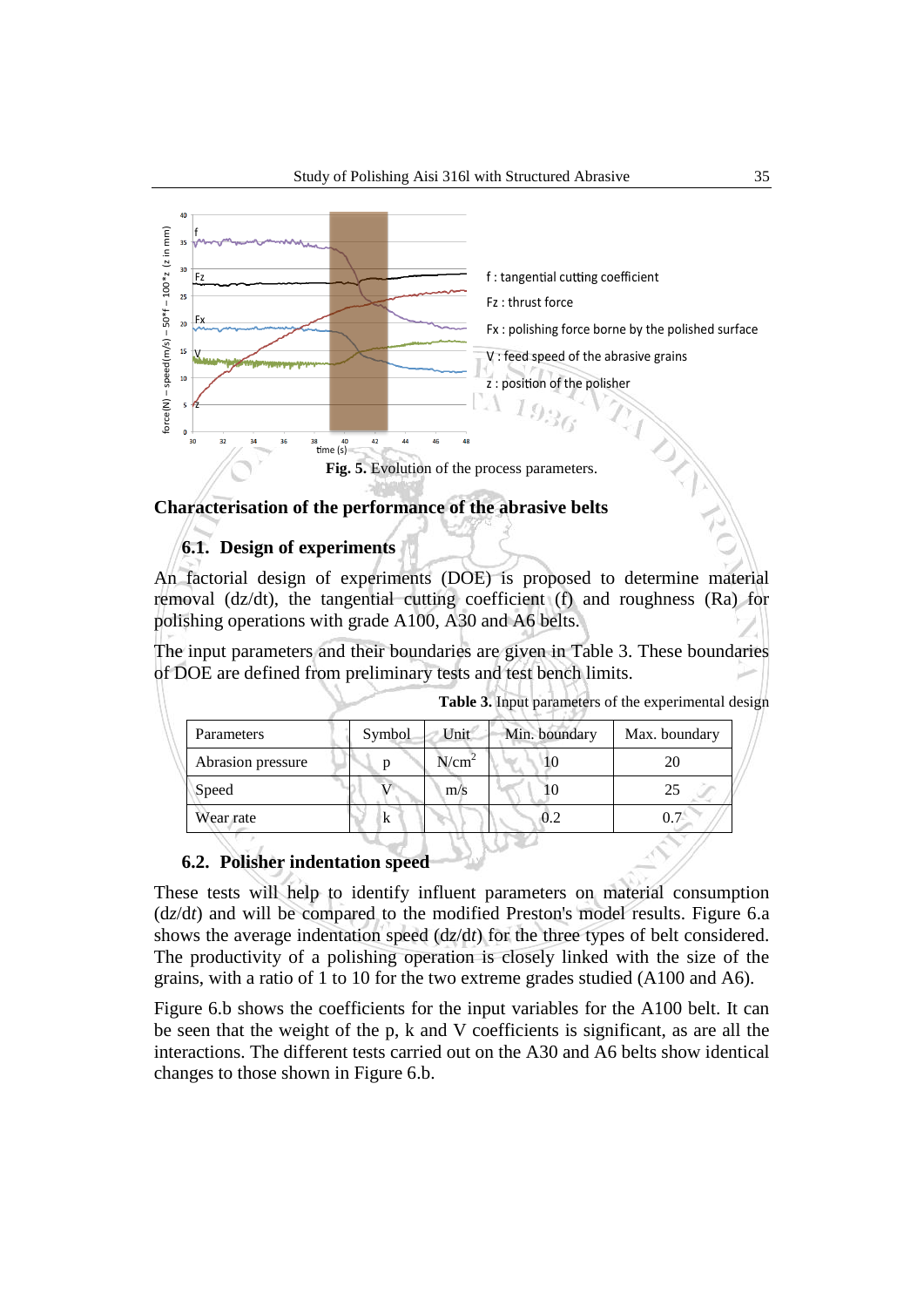

**Fig. 7.** Deviations between experimental readings and Preston's law.

The tests established for this experimental design enable us to determine the Preston constant (Cp) using a least squares regression. We are therefore able to calculate the theoretical values for indentation (dz/dt) for each test in the experimental design.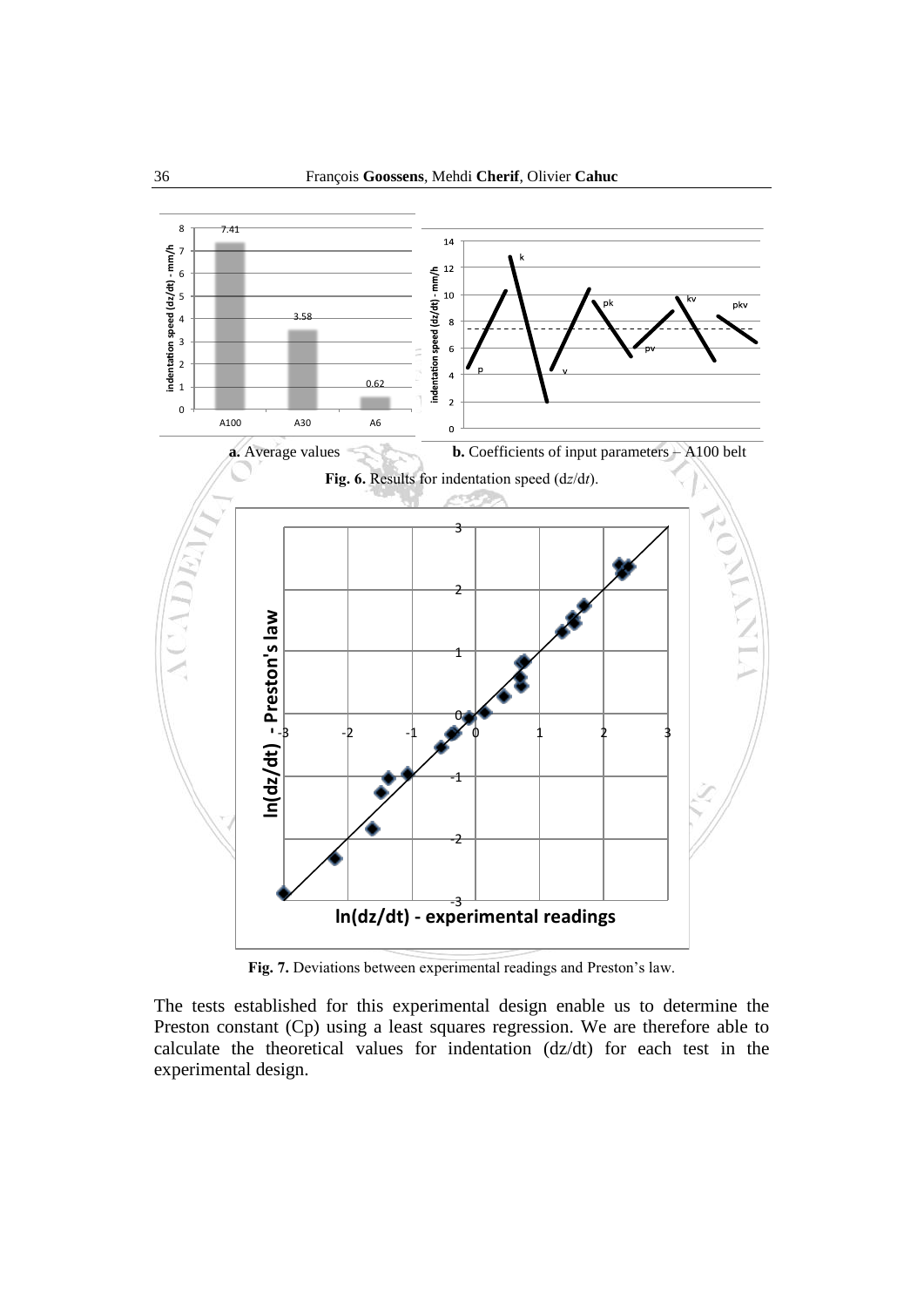In Figure 7, we show the comparison between these calculations and the values from the tests. An Ln-Ln scale is used for a better distribution of the points on the graph, revealing a good correlation between the model and the experimental values. The differences between the measurement and the values of the model are lower than 15 %.

### **6.3. Tangential cutting coefficient**

From the experimental design dealing with the tangential cutting coefficient the average of this parameter can be established for each type of belt (see Figure 8,a). It is greater the larger the size of the grains.

The coefficients of input parameter effect and interaction are less than 1/10 of the average standardised value. The pressure, speed and abrasive wear parameters therefore have only a very weak influence on the tangential cutting coefficient.





Standard NF EN ISO 4287 [10] suggests different parameters to characterise the roughness of a metal surface. For our work, we decided to use the arithmetic average deviation criterion of the profile (Ra). Readings were taken using a 3D ALTISURF 500 roughness meter equipped with a confocal white light sensor.

Figure 8.b shows the average values of (Ra) for the three types of belt studied. In this instance too, average values are lower the smaller the grain size. For the interaction coefficients specific to each input parameter, values have little influence on output, with most being less than 10% and with a maximum at 20%. And here too the parameters of the process, with the exception of grain size, have no influence on the arithmetic average deviation of the profile of the polished surface.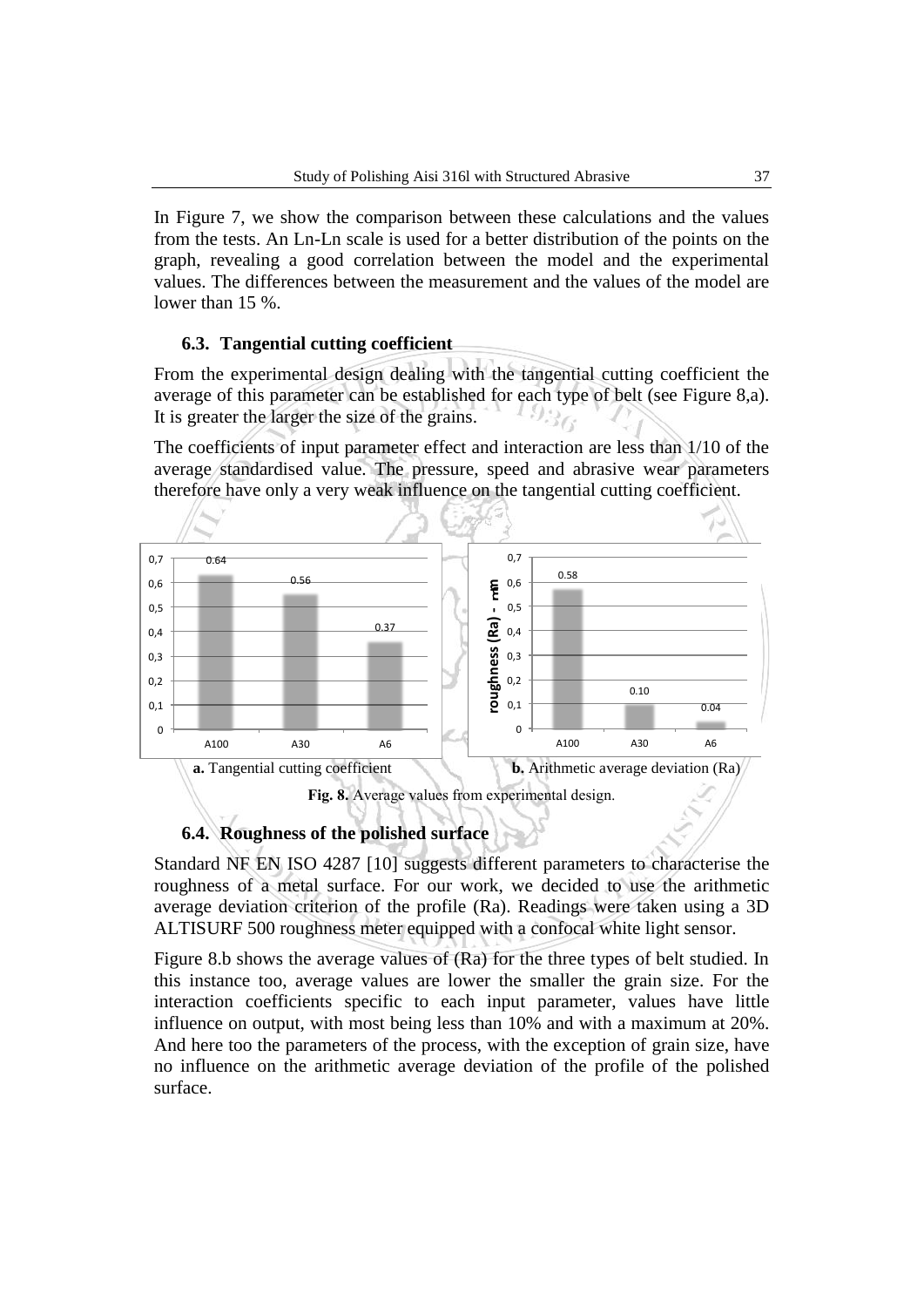# **6.5. Wettability**

Wettability is the ability of a liquid to spread over a surface. It is defined by the angle  $(\theta)$  between the tangent at the base of a drop of distilled water and the surface on which the drop is placed.

Based on Young's equation, the link can be established between surface tensions σ<sub>solid</sub>, σ<sub>liquid</sub>, interfacial tension γ<sub>liquid/solid</sub> and contact angle θ using the following equation:



This ability runs counter to the process whereby paint or adhesive sticks to a backing. The greater the angle  $(\theta)$  the more difficult it will be to make a coating adhere to the surface.

The results obtained here show the influence of particle size on the wettability of the surface obtained for 316L stainless steel.

# **Conclusion**

The aim of this study was to characterise the polishing process for 316L stainless steel using structured abrasive belts. After describing their main geometric characteristics, we proposed a model based on Preston's law to determine material removal. We set up an experimental test bench in order to produce an experimental design and were thus able to validate the model suggested for different grain sizes.

We were also able to specify the tangential cutting coefficient, roughness and wettability of the polished surface for three types of belt and show that only grain size has a bearing on these production goals.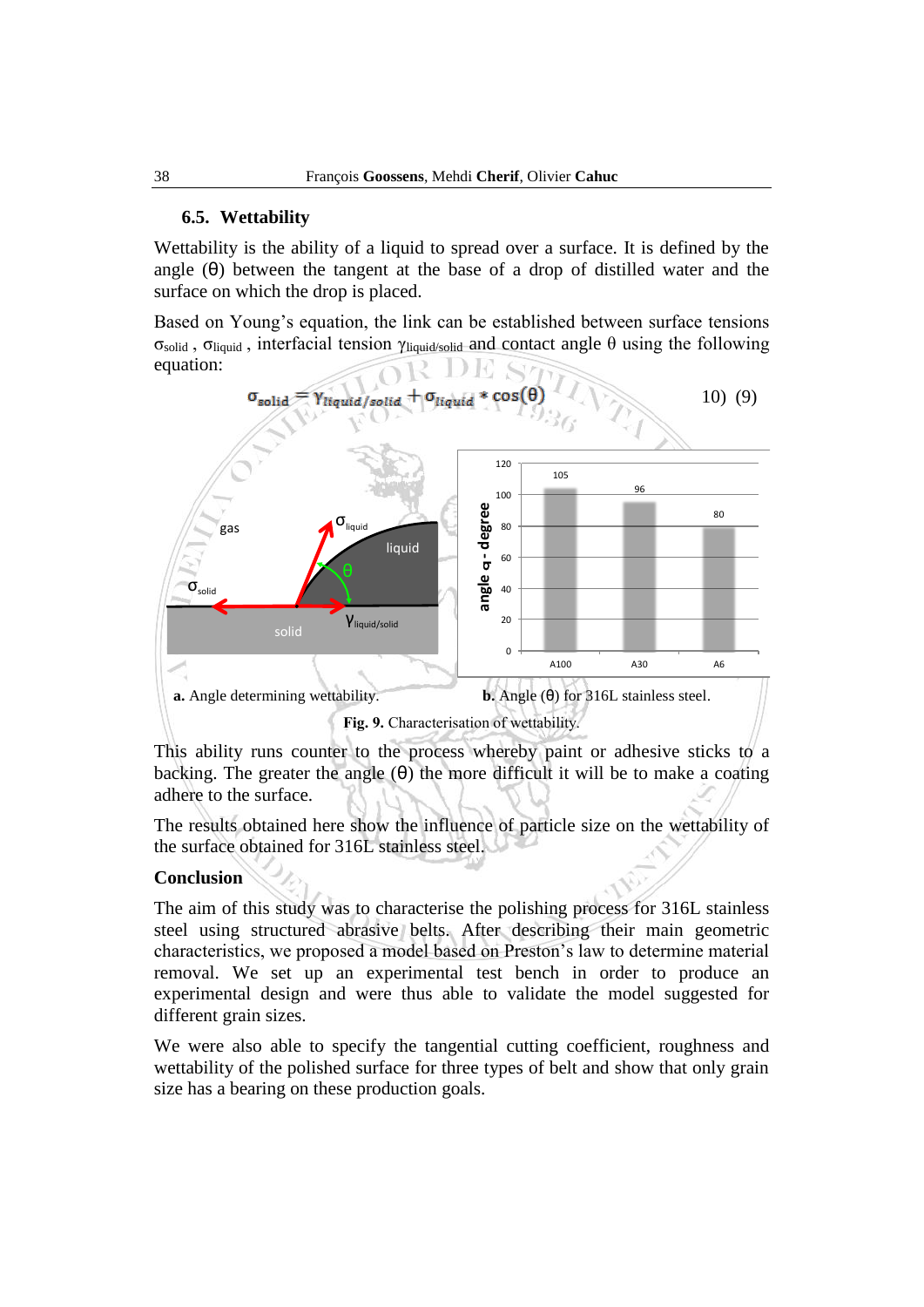## **Acknowledgements**

This work was carried out within the *Manufacturing 21* working group, which comprises 18 French research laboratories. The topics covered are: modeling of the manufacturing process, virtual machining and emergence of new manufacturing methods.